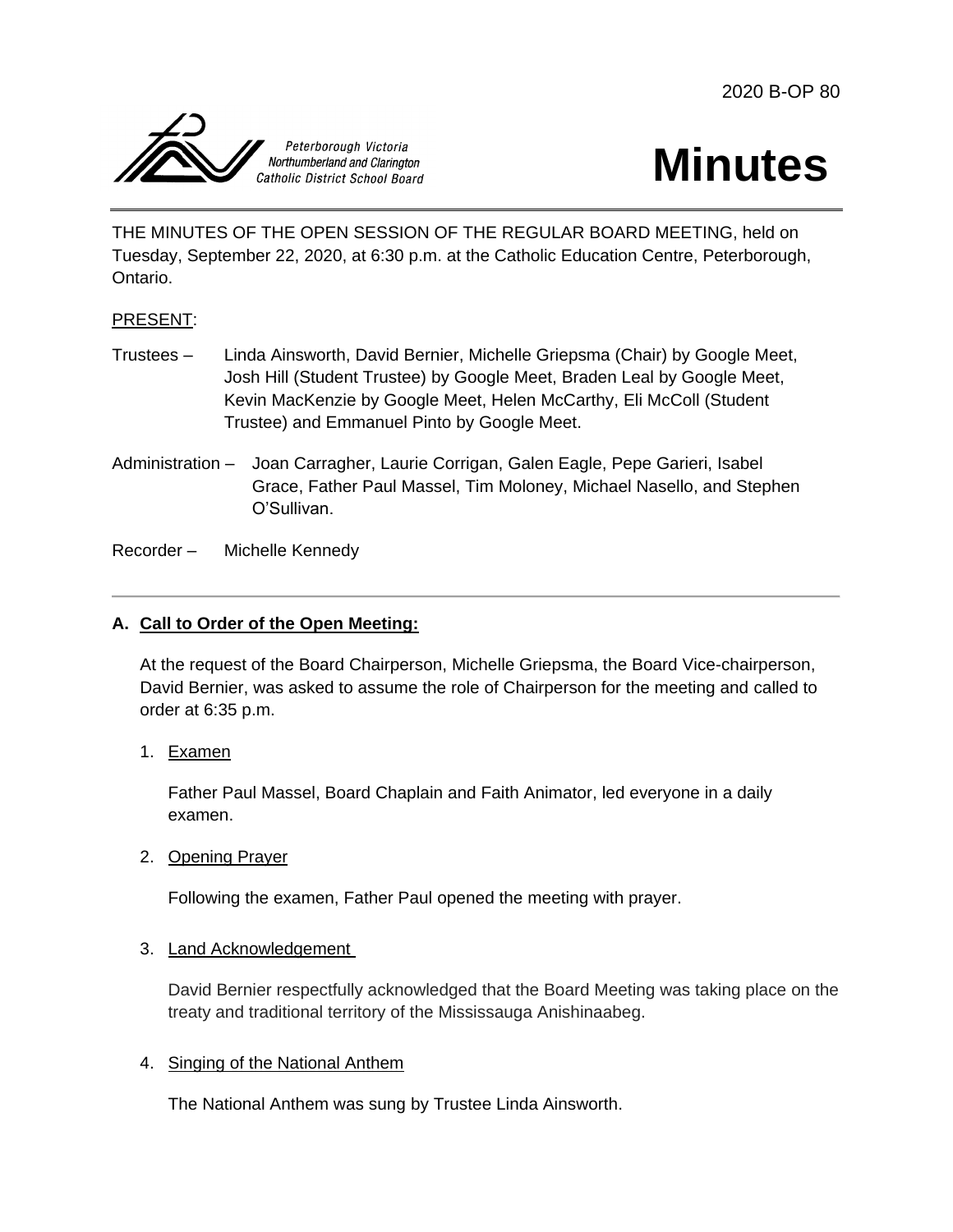## 5. Approval of the Agenda

MOTION: Moved by Linda Ainsworth, seconded by Helen McCarthy that the Agenda be approved with the addition of item E.3, Follow up to Ventilation Discussion from Committee of the Whole Meeting.

Carried.

## 6. Declarations of Conflicts of Interest

There were no declarations of conflicts of interest.

# 7. Approval of the Minutes.

MOTION: Moved by Linda Ainsworth, seconded by Helen McCarthy

that the minutes of the August 25, 2020 Special Meeting be approved.

Carried.

## 8. Business Arising Out of the Minutes.

There was no business arising from the minutes.

## 9. Swearing in of Student Trustee, Eli McColl.

The swearing-in ceremony for the Junior Student Trustee, Eli McColl, was officiated by the Director of Education, Michael Nasello, Vice-Chairperson, David Bernier, and Trustee, Linda Ainsworth. A pledge of commitment to the service of Catholic Education and fellow students was given by Eli and he was welcomed to the Board with a prayer and blessing by Father Paul Massel. Josh was then presented with a board pin from Michael Nasello.

# **B. Reports from the Office of the Director and Student Trustees:**

## 1. Report from the Director of Education.

Michael Nasello gave the Director's Report, including the following highlights:

 We have successfully begun the 2020-2021 school year with a great deal of preparation, deliberation, consultation and collaboration.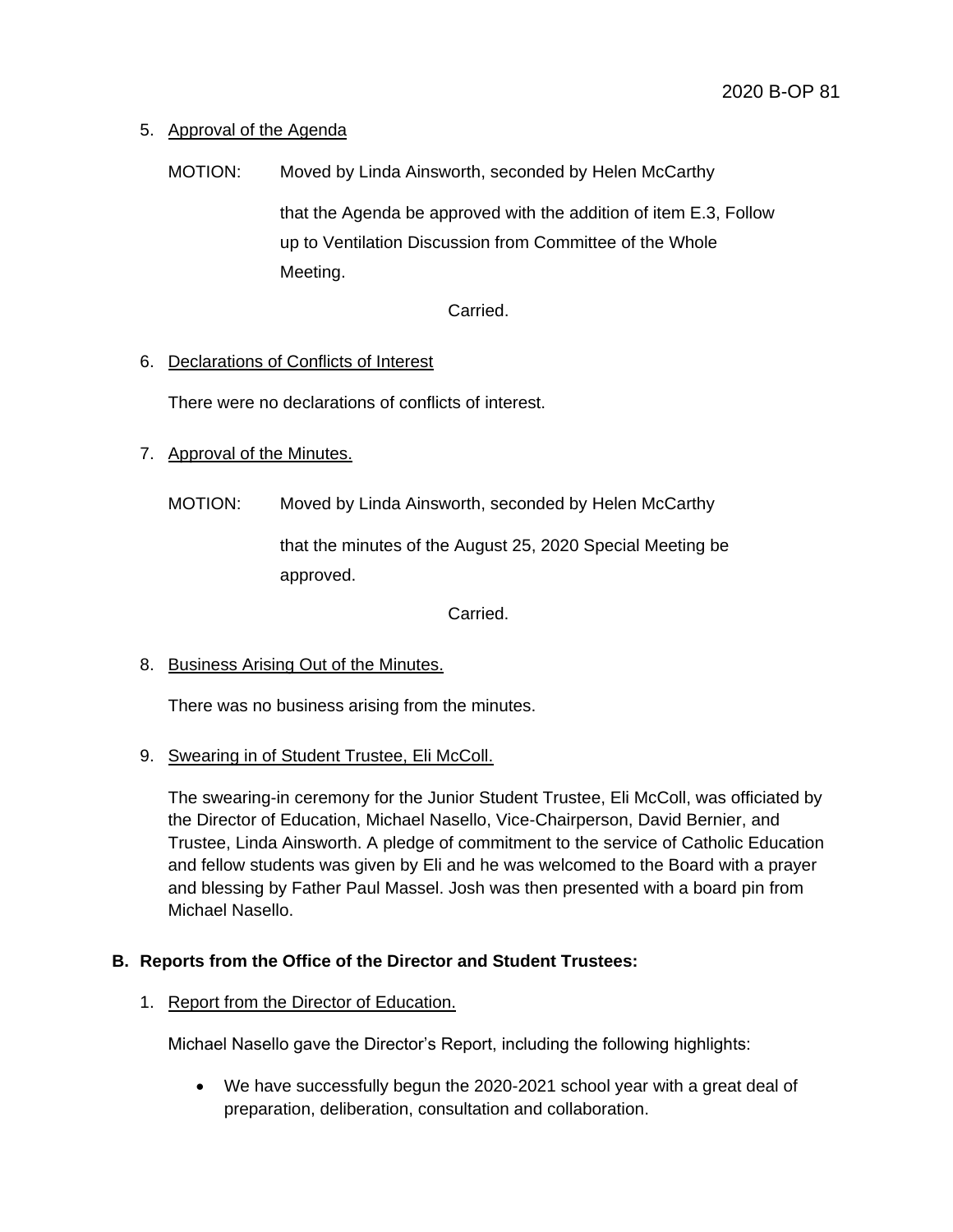- The board's primary focus remains the health and safety of every staff member and every student.
- Enrolment for this year is slightly lower than projected due to a higher than expected number of students now engaging in homeschooling.
- New protocols and routines have been incorporated into all of our 36 schools
- There are 2,300 students and over 90 staff in the new St. Thomas Aquinas Catholic Virtual School that is now up and running. Virtual visits have been made to a number of online classrooms to experience a wide variety of activities.
- Grateful for everything that all staff continue to do to ensure success in both our physical and virtual classrooms. Thanks to the senior team of superintendents, principals, vice-principals who worked over the summer to be ready for the fall opening. The teacher consultant staff have been working tirelessly to support teachers in professional development and teachers continue to develop creative ways of teaching students.
- Fall events are being planned and we look forward to the Graduation of the class of 2020 and our Annual Retirement Celebration.
- Close collaboration and communication continues with our three local public health agencies.
- Continue to participate in weekly teleconferences with the Directors of Education and the Deputy Minister of Education and weekly teleconferences with the Boards' Chairpersons and the Minister of Education.
- Bishop Daniel Miehm will celebrate an Opening Mass for the school year which will be recorded and available for sharing with students in classrooms and online, for those who are learning remotely. Bishop Miehm's support and prayers are greatly appreciated as is Father Paul Massel for organizing and facilitating this celebration.

Following his presentation, Michael Nasello invited questions from the trustees.

## 2. Report from the Student Trustees.

Student Trustees Josh Hill and Eli McColl gave the Student Trustee report:

- September can be naturally stressful and with new challenges of opening during a pandemic, the schools opened on a positive note.
- All grades were fully back to school by September 15 and we are now in our second week back.
- health and safety remains a primary concern universally for families and schools are effectively reducing contact between students and continue with proper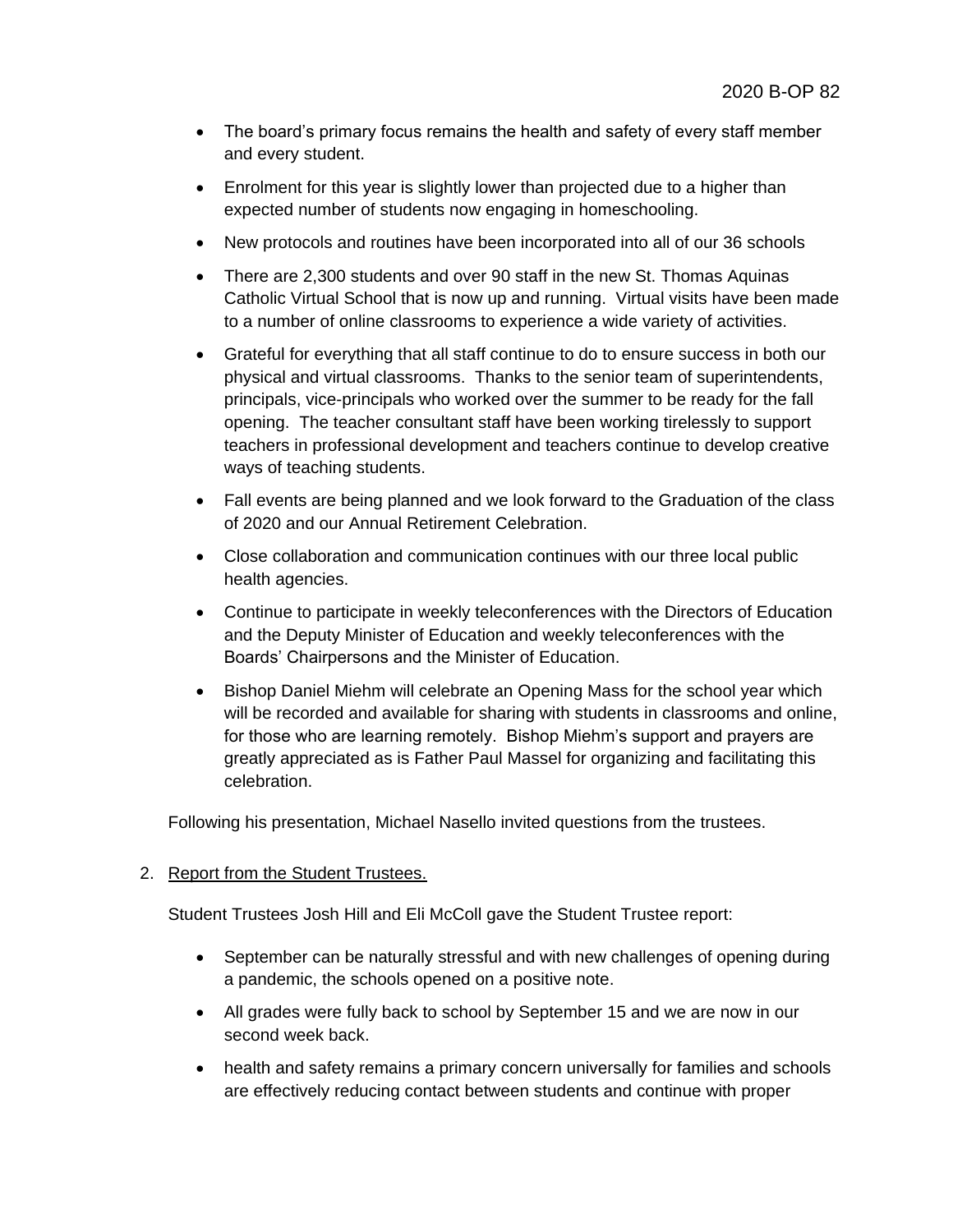sanitation methods.

- At the Student Council Liaison Committee meeting held today, questions posed by students were heavily discussed to ensure student and family concerns are being heard.
- This year's student voice retreat was discussed and a decision to change the format into four separate afterschool segments was made. This way, students will remain at school and also be engaged with the virtual retreat.
- We continue supporting staff and students and pray for safety and guidance in our tasks ahead.
- Thank you to everyone at the Board who worked tirelessly over the summer to ensure our safe return to school that was as welcoming as possible. You have made a huge difference to students.

Following the report, Josh Hill and Eli McColl answered questions from the trustees.

3. Report from the Manager of Communications.

Galen Eagle, Manager of Communications reported that a full system achievement report to the Trustees would return in the October Board Meeting. The month of September has allowed students, staff and principals to settle into their new learning environments and there will be many good news stories to share in the future.

Secondary School virtual graduations for the class of 2020 will be celebrated on Thursday, October 8<sup>th</sup>. Galen will be working with Trustees to record congratulatory messages to the graduates.

The annual retirement celebration will take place on November  $20<sup>th</sup>$  also as a virtual event. Plans are underway to have a blend of live and recorded elements for a unique experience for the retirees from the past school year.

#### **C. Presentations:**

## 1. Summer Learning Update.

Superintendent of Learning Tim Moloney introduced Lisa Cole, Principal of Continuing, Adult and Experiential Learning, Lisa Gemmiti-Folz, Principal and Laurie Corrigan, Superintendent of Special Education, who then gave an update on the Summer Learning that took place in July and August, 2020.

Lisa Cole reviewed all of the programs that were offered, including credit recovery, upgrading and expanded elearning courses offered at Virtual Summer School, LINK Coop, Virtual Camp Aim, Ojibwe Language and Cultural Virtual Program, Virtual ESL, and Focus on Youth. Laurie Corrigan and Lisa Gemmiti-Folz then reviewed the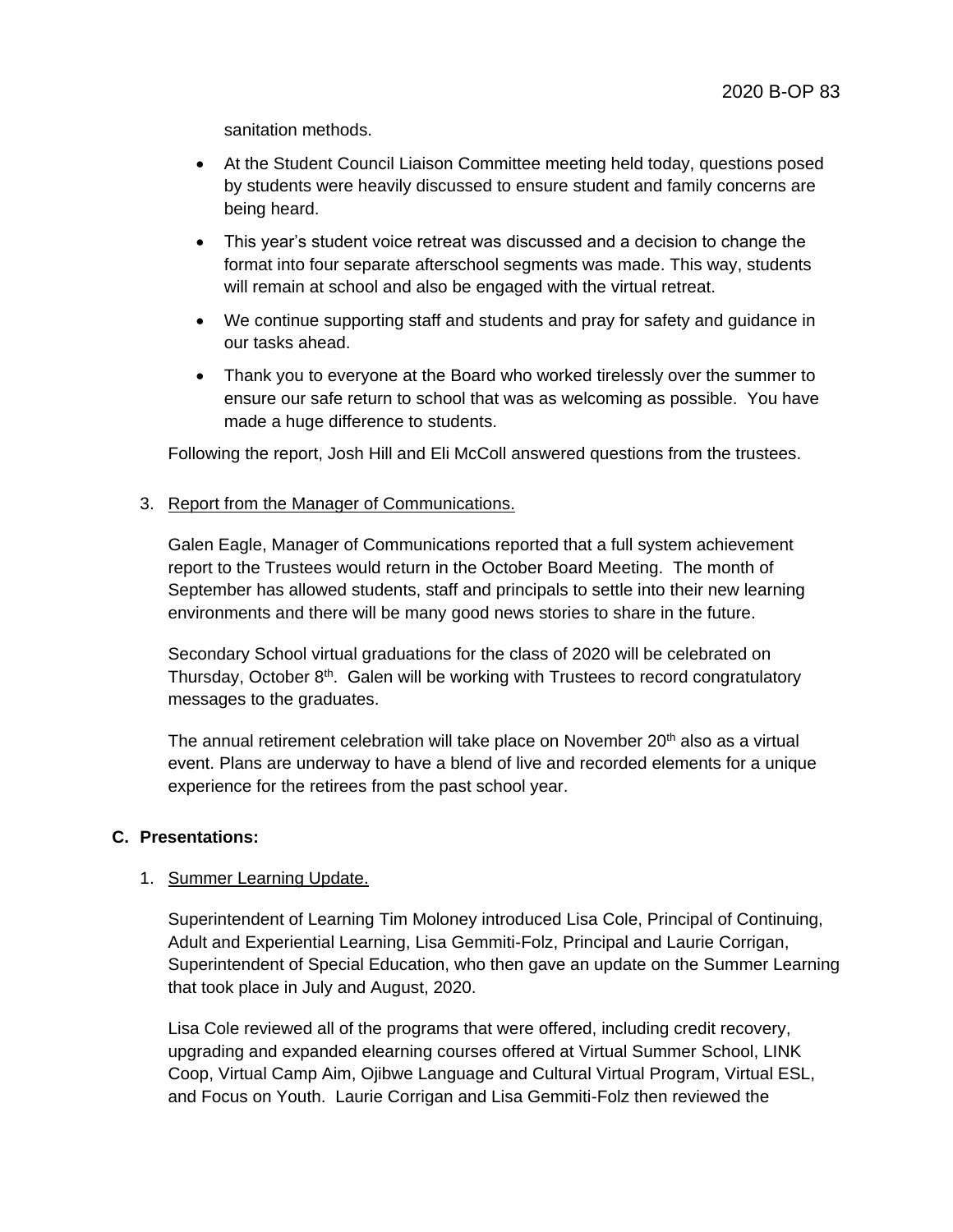continuity of Wellbeing and Special Education Learning programs that took place. Their review informed about the models of delivery and the personnel that were employed to bring special education supports to students. The Summer Transitions program was also reviewed and a video depicting the activities was shared with the positive outcomes from families.

## 2. Report on the Re-opening of Schools.

Director of Education, Michael Nasello gave a report on the Board's Re-opening Plan and results of the parental survey under the full attendance model. The presentation included information about practices which have already implemented as well as aspects of the plan yet to be determined and requiring more information in the areas of elementary schedules, secondary schedules, teaching and learning, remote learning at St. Thomas Aquinas Catholic Virtual School, cleaning protocols, transportation, health and safety, and technology.

Following his comprehensive report, Michael Nasello invited and answered questions from the trustees.

## **D. Programs and Services:**

### 1. New Mathematics Curriculum.

Pepe Garieri, Superintendent of Learning, introduced Sarah Taylor, Science Technology Engineering, Arts and Mathematics Consultant who gave an informative presentation on the new Mathematics curriculum. Sarah conveyed the reasons for the changes to the curriculum which include response to recent research understanding how students learn and explained that the changes bring consistencies to the curriculum and the expectations. She then reviewed the changes to the structure of the curriculum, highlighting that there are now six strands for reporting instead of five, which include an overarching group of skills that focuses on social-emotional learning skills and mathematical processes. Following the report, Sara Taylor answered questions from the committee.

# 2. Approval of the School Level Identification, Placement and Review Committees, 2020- 2021.

The list of the schools' committees was reviewed as presented in a hand-out.

MOTION: Moved by Linda Ainsworth, seconded by Emmanuel Pinto that the Board approve the Identification, Placement and Review Committees as listed, for the 2020-2021 school year.

Carried.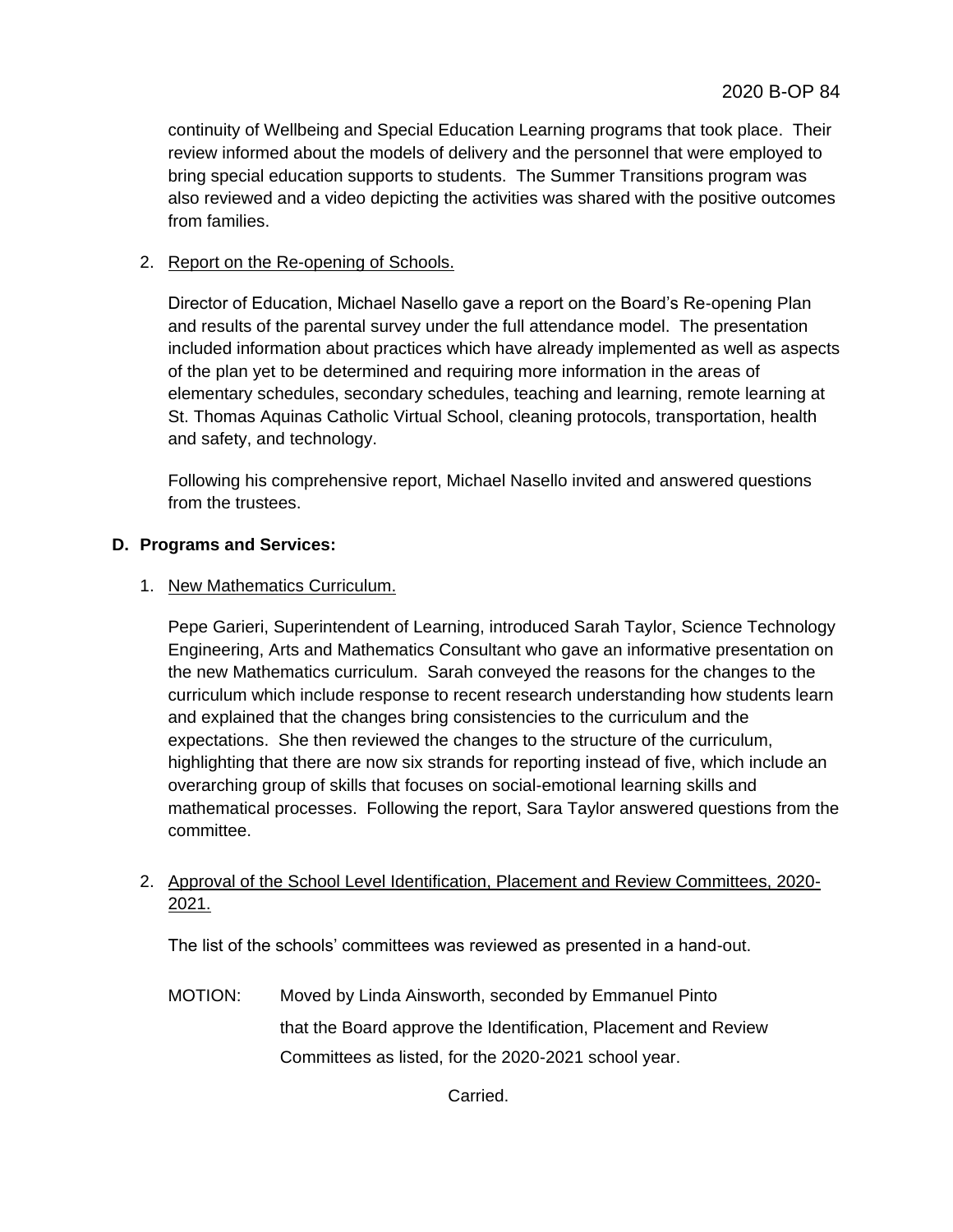### **E. Business, Finance and Governance:**

### 1. Ontario Catholic School Trustees Association (OCSTA) Open Session Report.

Board Vice-chairperson, David Bernier, reported on behalf of Michelle Griepsma that information from the OCSTA has been passed along to trustees. The Fall Regional Meeting will take place on September 23, 2020 vitually by zoom meeting. Linda Ainsworth will have more to report as the regional representative.

# 2. Ontario Catholic School Trustees' Association (OCSTA) Annual Membership Fees, FACE Levy and Central Bargaining Fees.

MOTION: Moved by Linda Ainsworth, seconded by Helen McCarthy

that the payment of the 2020-2021 Ontario Catholic School Trustees' Association membership fees and FACE Levy 2020-2021 in the amount of \$65,765.76 be approved;

and,

that the payment for the 2020-2021 Ontario Catholic School Trustees' Association GSN Funding for Central Bargaining fees in the amount of \$43,017.00 be approved.

Carried.

## 3. Follow up to Ventilation Discussion from Committee of the Whole Meeting.

The action being taken by senior administration with regards to ventilation in PVNC schools was discussed by the trustees. It was proposed that the board communicate to parents the measures and work being done with respect to ventilation thus far. It was noted that the report from the engineer that will detail specifics is not yet ready and it would be advantageous to have comprehensive information before sending any communication out. Senior Administration agreed to compile a list of frequently asked questions and answers and post these on the board website.

MOTION: Moved by Helen McCarthy, seconded by Braden Leal that the Board accept senior administration's plan to communicate to parents through the board website outlining the progress of steps being taken to address air quality in schools.

Carried.

## **F. Human Resources:**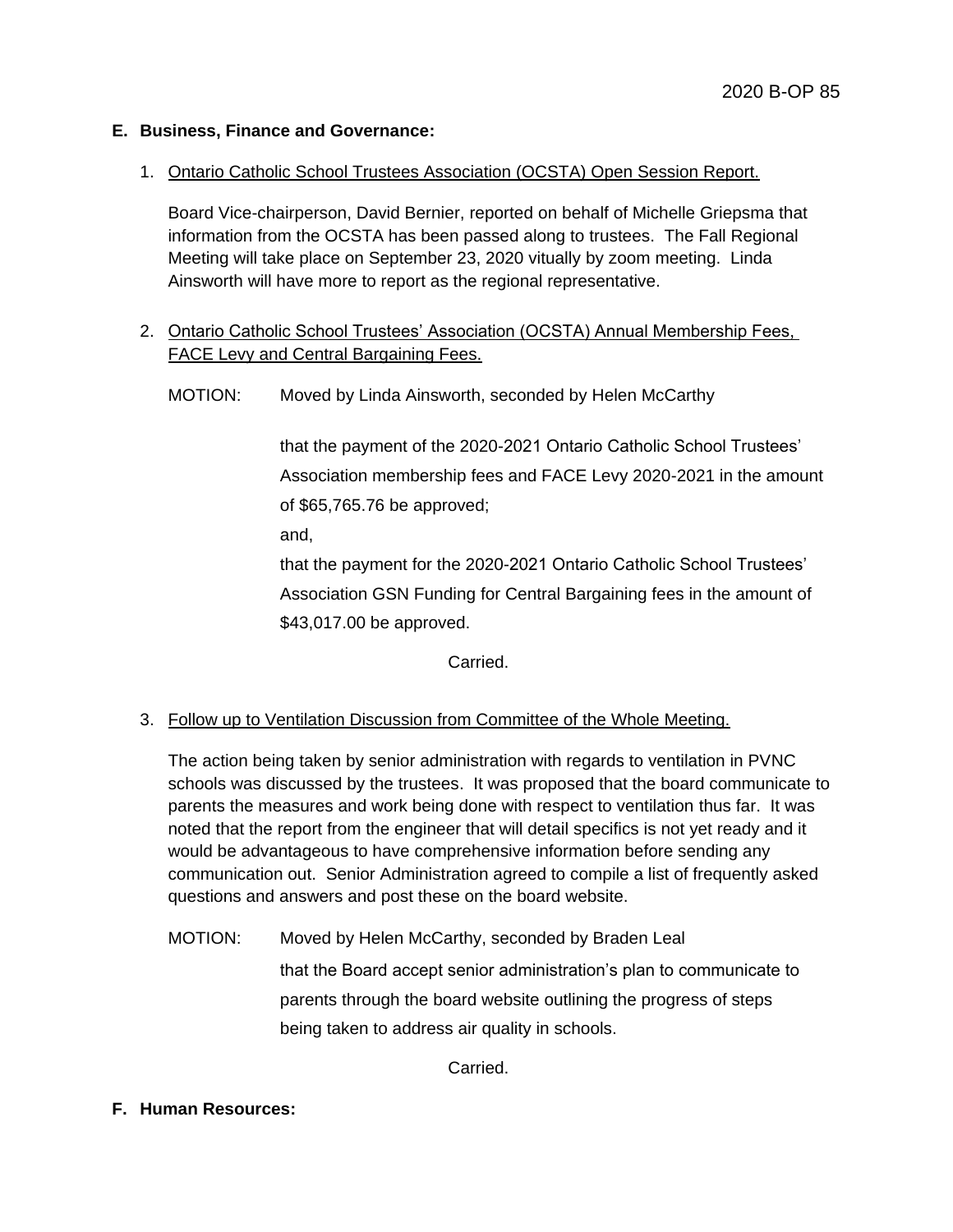### **G. Policy Development:**

- **H. Old Business:**
- **I. New Business:**
- **J. Bring Forward:**

### **K. Information Items:**

### 1. Chairperson's Report

Michelle Griepsma, Chairperson of the Board reported that the search for the new Director of Education is ongoing. The trustees are working with Promeus, a recruiting and search firm. The posting will be open until the beginning of October.

### 2. OCSTA Regional Report.

The OCSTA will be holding its eastern regional meeting on September  $23<sup>rd</sup>$ . Thanks were extended to the senior team for contributing to the report put forth from our board for distribution to the other participants in the meeting. There are six boards in the eastern region that will be participating: Algonquin and Lakeshore Catholic DSB, Ottawa Catholic DSB, Renfrew Catholic DSB, Simcoe-Muskoka Catholic DSB, Catholic DSB of Eastern Ontario and PVNC.

#### 3. Committee Chairperson's Report:

- a. First Nations Métis and Inuit Advisory Committee, September 15, 2020. No report given.
- b. Special Education Advisory Committee, September 17, 2020. No report given.

#### 4. Letter of Gratitude from Father Vic Valles and Education Officials in the Philippines.

A letter of gratitude and accompanying certificate and photograph from education officials from the Philippines was brought to the trustees' attention by Michael Nasello, Director of Education. This appreciation was in response to a donation of decommissioned computer equipment from our board.

5. Correspondence from Marc Kielburger.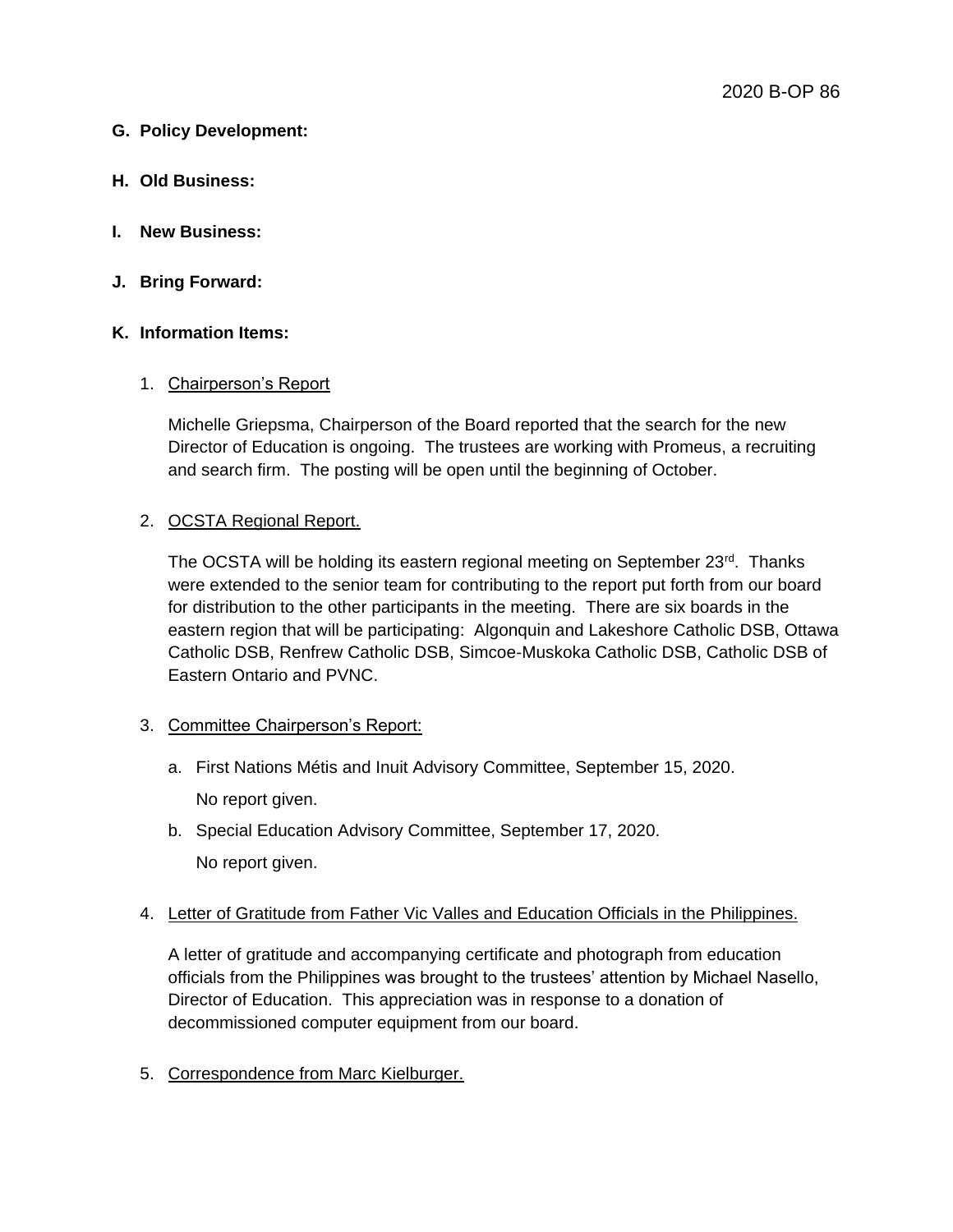With the permission from the Chairperson, Michael Nasello, Director of Education read a letter from Marc Kielburger thanking the board for their participation and engagement with WE over the years.

# **L. Future Meetings and Events:**

- 1. Board Meeting
	- a. Board Meeting Open Session, October 27, 2020, 6:30 p.m. (In-camera Session, 6:00 p.m.)
- 2. Board Standing Committee Meetings: (Listed in chronological order.)
	- a. Chairperson's Committee, October 13, 2020, 4:30 p.m.
	- b. Committee-of-the-Whole, October 13, 2020, 6:30 p.m.
	- c. Policy Development Committee, October 20, 2020, 6:30 p.m.
- 3. Other Committee Meetings: (Listed in chronological order.):
	- a. Catholic Parent Engagement Committee, September 28, 2020, 6:30 p.m.
	- b. STSCO Governance Committee, October 7, 2020, 3:00 p.m.
	- c. Special Education Advisory Committee, October 15, 2020, 6:30 p.m.
	- d. Faith and Equity Advisory Committee, October 22, 2020, 6:30 p.m.
	- e. Student Council Liaison Committee, October 27, 2020, 4:15 p.m.
	- f. French as a Second Language Advisory Committee, November 25, 2020, 4:30 p.m.
	- g. First Nation Métis and Inuit Advisory Committee, December 8, 2020, 6:30 p.m.
	- h. Audit Committee, October 1, 2020, 6:30 p.m.
	- i. Supervised Alternative Learning Committee, TBA.
- 4. Board Events:
	- a. OCSTA Fall Regional Virtual Meeting, September 23, 2020, 9:00 a.m.
	- b. OCSTA 90<sup>th</sup> Anniversary Speaker Series, Dr. Mark McGowan, September 30, 2020, 7:00 p.m. (virtual presentation, registration required.)
	- c. National Catholic Health Care Week, October 4-10, 2020.
	- d. Secondary School Graduation Ceremonies for Class of 2020, Thursday, October 8, 2020. (Virtual Event)
	- e. PVNC Retirement Celebration, November 20, 2020. (Virtual Event)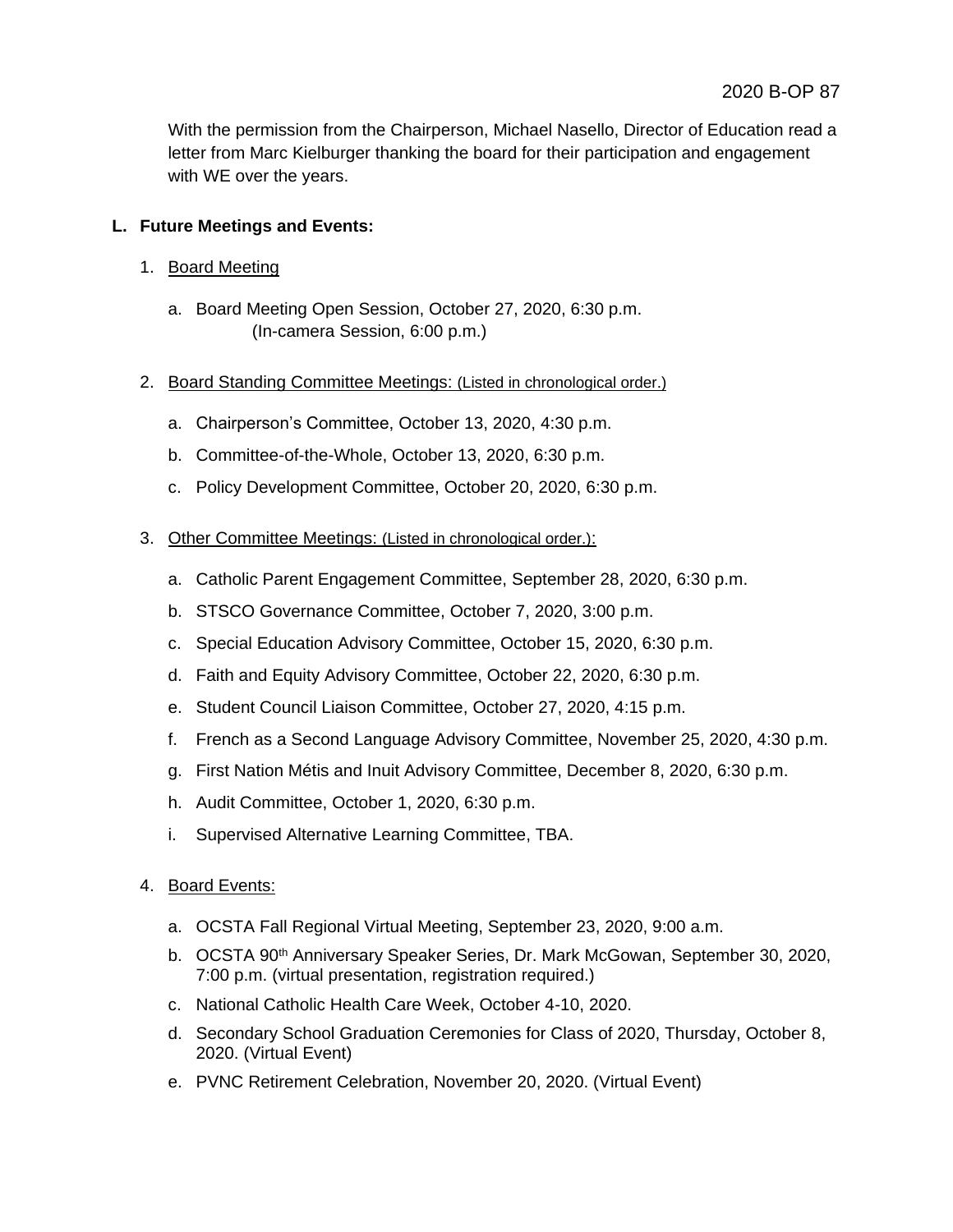f. Board Annual Meeting, Mass and Social, December 1, 2020.

### **M. Conclusion:**

- 1. Report from the In-camera Meeting
	- MOTION: Moved by Linda Ainsworth, seconded by Helen McCarthy

that the Board approve the actions and the discussions arising from the September 22, 2020, in-camera session, as follows:

- A. Call to Order:
	- 1. Opening Prayer
	- 2. Motion for the Approval of agenda.
	- 3. No conflicts of interest declared.
	- 4. Motions for the approval of the minutes from August 25, 2020 Special In-camera meeting.
- D. Business, Finance and Governance:
	- 1. OCSTA In-Camera Report.
	- 2. STSCO Governance Committee, In-camera Session Report.
	- 3. Approval of the recommended actions from the STSCO Governance Committee.
	- 4. OCSTA Legal Insurance for Trustees.
- E. Human Resources:
	- 1. CUPE Correspondence.
	- 2. Human Resources Update
- I. Convening in Open Session:
	- 1. Closing Prayer.
	- 2. Motion to convene in Open Session.

Carried.

2. Closing Prayer

The Board Chairperson, Michelle Griepsma called on Trustee Kevin MacKenzie who concluded the open meeting with prayer.

3. Adjournment

MOTION: Moved by Helen McCarthy, seconded by Linda Ainsworth

that the open session meeting adjourn at 8:48 p.m.